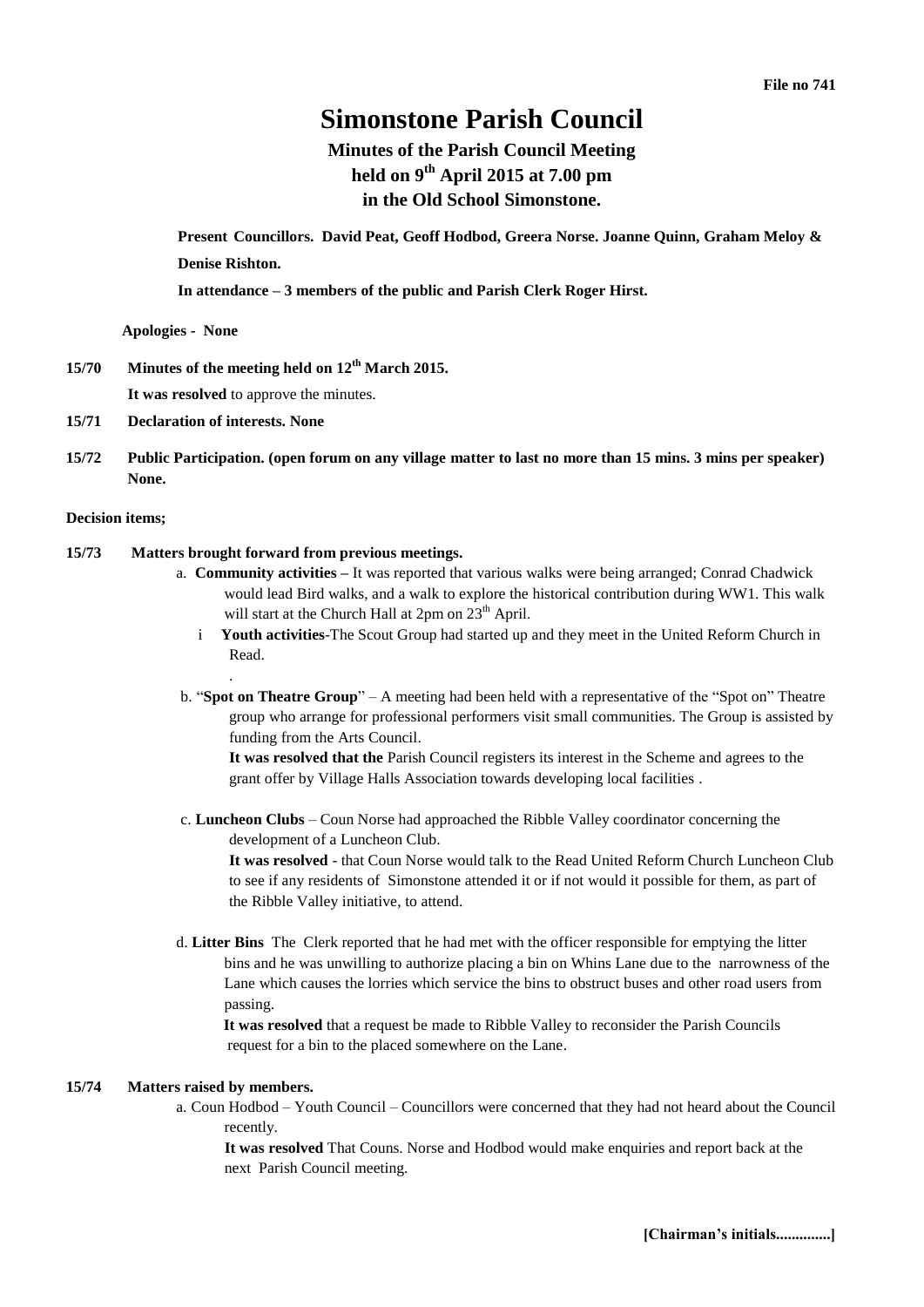- b. **Coun Meloy – Martholme Greenway Group**. The group along with other organisation was arranging for a walk across the Martholme viaduct from Great Harwood. The date was yet to be announced. **It was resolved** to note the report.
- c. **Car Parking in Lay bye A671** a letter has been received concerning cars for sale which were being left in the lay bye/Car park for long periods of time.

**It was resolved** that the Clerk respond to the correspondent explaining that the Parish Council had brought the matter to the attention of the appropriate authorities.

- d. **Coun Peat** bought to the attention of the Parish Council that he had received the fact an expression of sadness that the Christmas Party would not be held this year.
	- **It was resolved** to note the report.

### e. **Coun. Rishton**-

- i Litter and condition of the highways approaching Simonstone and theRibble Valley.
- ii Remains of a fence on the grass verge along the A671.
- iii Blocked gateway on Simonstone Lane.
- iv Lengthsman Scheme.

**It was resolved** that the Clerk request that the above matters be reported to the appropriate authorities.

#### **15/75 Reports**

a. **The Chairman reported** that he and the Clerk had attended the Lancashire Annual Parish and Town Council Conference where the main topic discussed was changes to the County subsidized bus services.

**It was resolved** to note the report.

#### **15/76 Governance review**

#### a. **Standing Orders 2015**

**It was resolved** to approve the Standing Orders

b. **Adopted code of Conduct**-

**It was resolved** to approve the Code of conduct

c. **Asset Register. 2015**.

 **It was resolved** to add the Gavel and block presented to the Parish Council by a former Chairman of the Parish Council. Councillor Major Joan Moorhouse, to the register.

- d. **Risk Register 2015**
	- **It was resolved to** approve the register
- e. **Appointment of the Internal Auditor** for the year 2014/5 and 2015/6.

**It was resolved** to appoint Les Pickering as internal auditor for the years 2014 to 2016.

# **15/77 LCC.**

a. **Alteration to Speed limit** affecting A671 Proposals had been distributed to members and concern was expressed that the existing speed limit along the A671 through the village was to be derestricted. **It was resolved** that the Parish Council objection to any increase of the speed limit through the village be registered and that the only alteration that would be acceptable would be to reduce the speed limits.

### **15/78 RVBC. -Community Watch Volunteers – a** Presentation distributed to members

**It was resolved** to note the report.

#### **15/79 Planning Applications**

| <b>Application number</b><br>3/2015/0117 25/2/15 | Officer: Adam Birkett 01200 414517                                                                    | Grid Reference 377691 434428 |
|--------------------------------------------------|-------------------------------------------------------------------------------------------------------|------------------------------|
| <b>Address</b>                                   | Beck Top Clough Lane Simonstone Burnley BB12 7HW                                                      |                              |
| <b>Proposal</b>                                  | Single storey extension to existing conservatory at front elevation.<br>Applications for full consent |                              |
| <b>Parish Council</b>                            | No objection                                                                                          |                              |